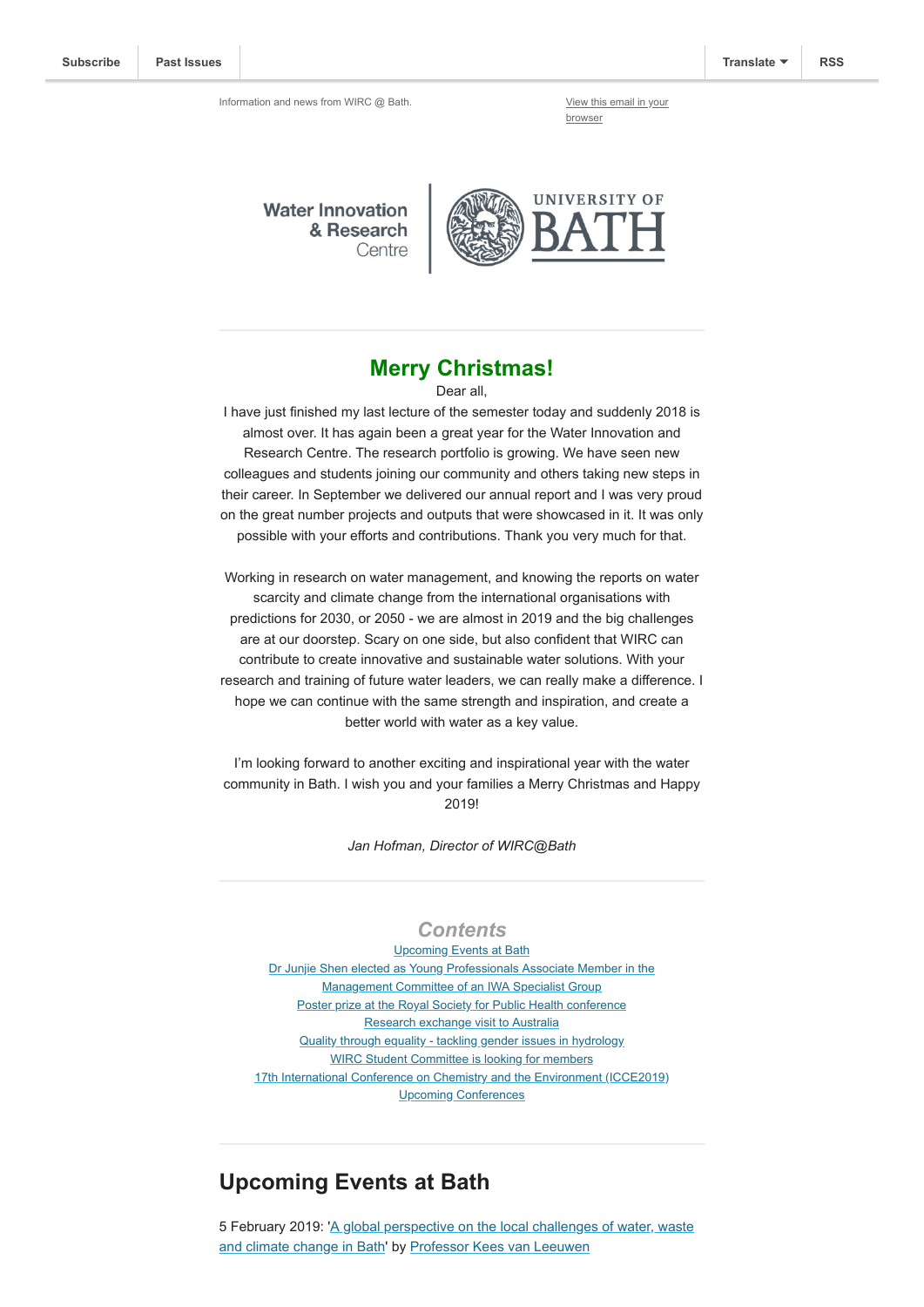[occurrence and removal in advanced wastewater treatment' by Professor](https://www.researchgate.net/profile/Martin_Jekel) Martin Jekel from TU Berlin

14 February 2019: 'Trace organic compounds (TroC) in urban water bodies (TroC) in urban water bodies - bodies <br>14 February 2019: 'Trace of the Urban water bodies - bodies - bodies - bodies - bodies - bodies - bodies - bod

Please note that all these events are free and open to all.

<span id="page-1-0"></span>

# **Dr Junjie Shen elected as Young Professionals Associate Member in the Management Committee of an IWA Specialist Group**

Junjie Shen, RAEng Research Fellow at the Department of Chemical Engineering, has recently

been elected to be one of the five Young Professionals Associate Member (YPAM) in the Management Committee of International Water Association (IWA) Specialist Group "[Membrane Technology"](https://iwa-connect.org/#/group/membrane-technology). Congratulations to Junjie!



# <span id="page-1-1"></span>**Poster prize at the Royal Society for Public Health conference**

On Thursday the 13th of December Dr Lee Bryant, Mahan Amani, Zaharatu Babika and Olivia Cooke attended the Royal Society for Public Health conference on "What is the Future of Water and Public Health?" at Sheffield University. All four contributed to the poster session and were delighted that Mahan Amani won the prize for the best poster with her poster titled "Biogeochemical controls on Manganese cycling in drinking water reservoir". [Read more about the conference on our blog](http://blogs.bath.ac.uk/water/2018/12/18/poster-prize-at-the-royal-society-for-public-health-conference/).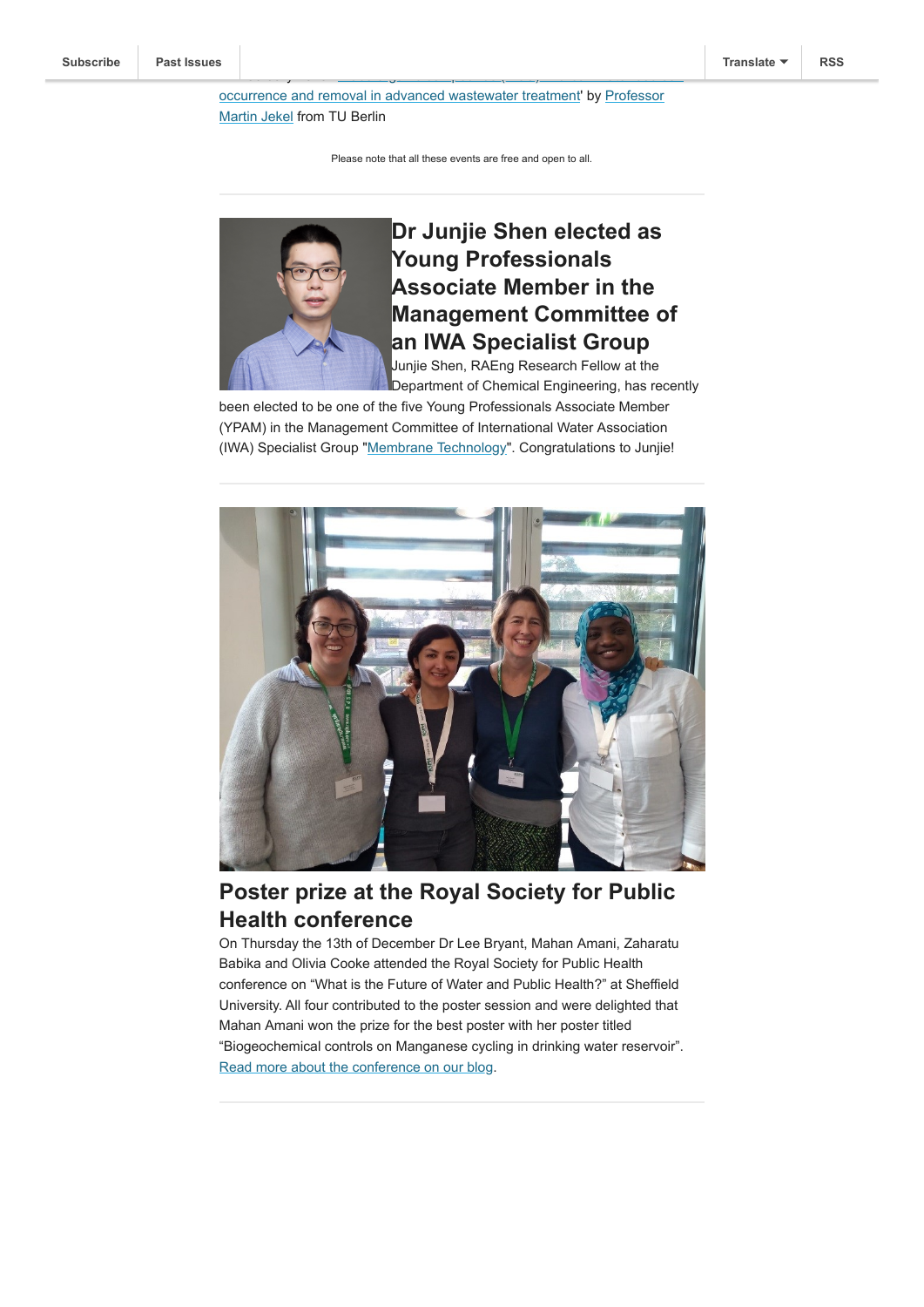

#### <span id="page-2-0"></span>**Research exchange visit to Australia**

Dr Chris Blenkinsopp (ACE, WEIR) and three of his PhD students (John Hart, Paul Bayle and Gwyn Hennessey) completed a two-week research visit to the Water Research Laboratory (WRL) at the University of New South Wales, Sydney in November/December 2018. They also visited the citizen science "CoastSnap" station at North Narrabeen, Sydney. CoastSnap is a project aiming to use publicly submitted images to monitor the coast - Dr Blenkinsopp's team lead the CoastSnap UK project. [Read more about the visit on our blog.](http://blogs.bath.ac.uk/water/2018/12/19/research-exchange-visit-to-australia/)

## <span id="page-2-1"></span>**Quality through equality tackling gender issues in hydrology**

A group of WISE CDT students are organising a one-day workshop on the 19th of February in Bristol on the topic of equality and diversity in hydrology and water sciences. The workshop will help the attendees to understand and to identify



gender-related problems present in the water science community and discuss potential solutions. [Read more about and register for the workshop.](https://seis.bristol.ac.uk/~sg16200/index.html)

# <span id="page-2-2"></span>**WIRC Student Committee is looking for members**

We are looking to establish a WIRC Committee consisting of students. Some possible responsibilities of this Committee include organising an annual conference, ensuring WIRC presence in public engagement events (festivals etc.), and taking over the organisation of some of the WIRC seminars. If this [sounds like something you might be interested in, please contact Anni](mailto:aml52@bath.ac.uk?subject=WIRC%20Student%20Committee) Laihanen.

## <span id="page-2-3"></span>**17th International Conference on Chemistry and the Environment (ICCE2019)**

The upcoming International Conference on Chemistry and the Environment (ICCE2019) by the Division of Chemistry and the Environment of the European Chemical Society (EuChemS) is taking place in Thessaloniki, Greece 16-20 June 2019.